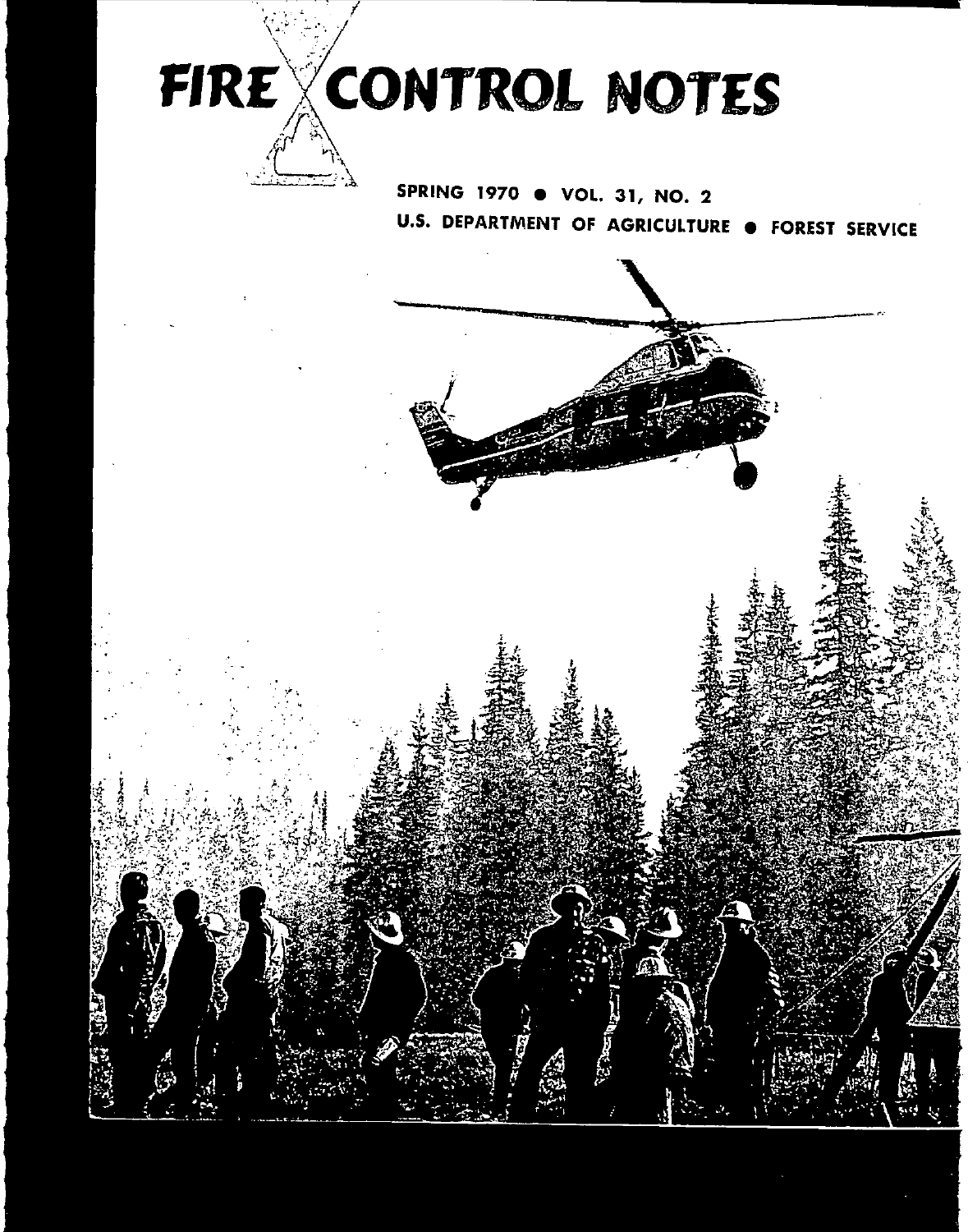

### **A** *quarterly periodical devoted* **to forest fire control**

### **CONTENTS**

#### *Poge*

- 3 Liquid Fertilizer Tested As Fire Retardant WILLIAM C. WOOD
- 5. Sector Camps Improve Fire Force Efficiency BRIAN SCHAFFER
- 8 Oscillating Sprinklers Backup For Burnout JOHN D. DELL and GEORGE I. SCHRAM
- 10 Retardant Sacks Baled For Disposal JAMES C. ALLEN
- 11 Structural Fire Prevention Training Pays Off RICHARD R. FLANNELLY
- 13 LC Retardant Viscosity Reduced In Alaska C. W. GEORGE, R. J. BARNEY, and G. M. SHEETS
- 15 Coulters Sharpened MAINE FOREST SERVICE

S  $\ddot{\mathbf{r}}$  $\mathbf{r}_\mathrm{c}$ 

۳.

16 Table Speeds Fire Spread Estimates GARY E. CARGILL

**COVER-Helicopters help** cut **down travel time to sector camps. S•• article, p. S.**

**(NOTE-The** use **of trode, firm, or corporation nomes in this publication is for the information and** ccn. venleece **of the reader. Such does not constitute on officiol endorsement or approval of any product or service by the U.S. Deportment of Agriculture to the exclusion of others which may be suitabl•.)**

FIRE CONTROL NOTES is issued by the Forest, of the Bureau of the Budget (Aug: 19, 1969). Service of the United States Department of Agricul? Copies may be obtained from the Superintendent of for printing this publication approved by the Director.  $\mathcal{P}(\mathcal{E})$ ایل پایانی آباد<br>تاریخ τ, ा म **All all UNITS** 

."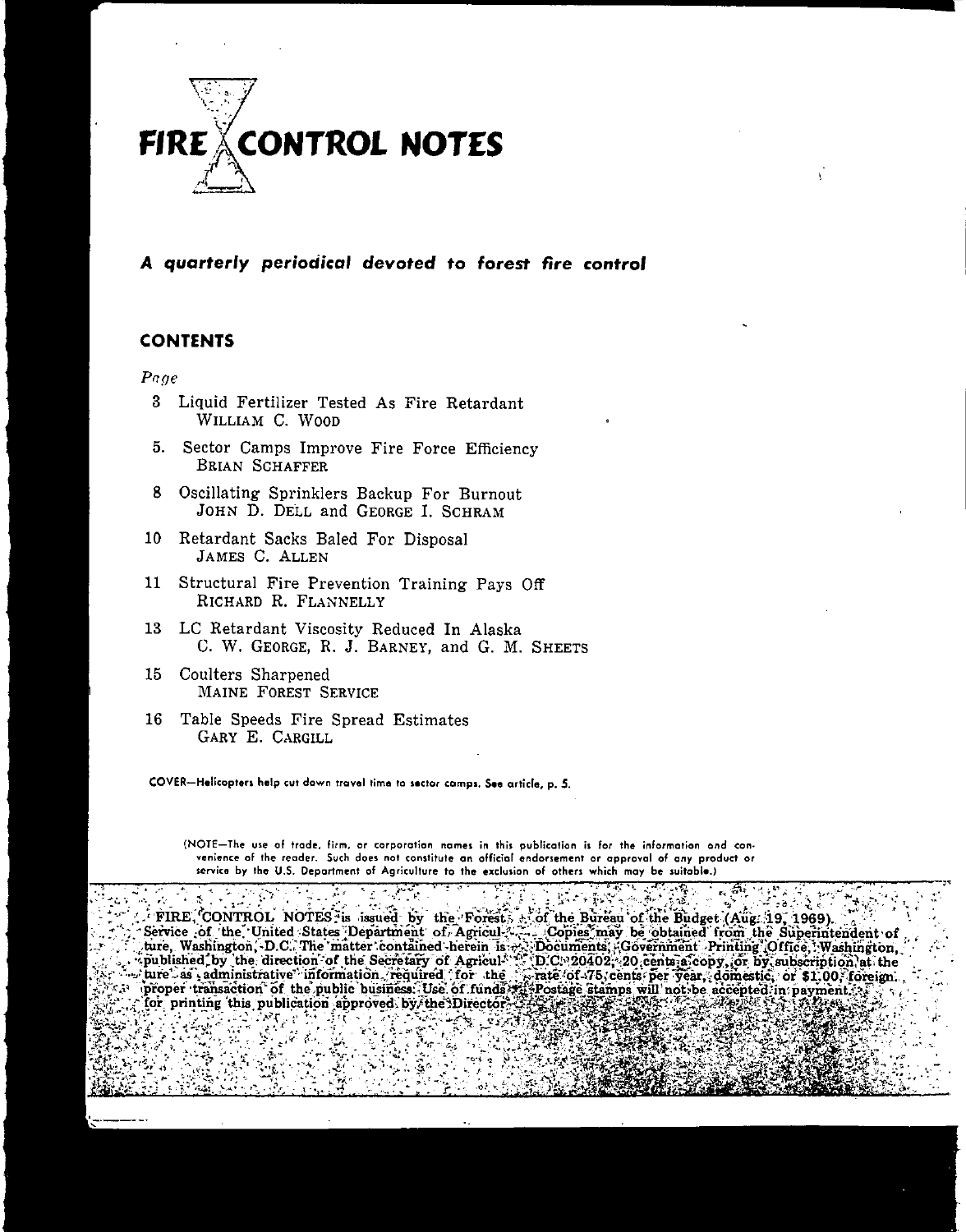### **AFM Library**

# **Liquid Fertilizer Tested As Fire Retardant**

WILLIAM C. WOOD<sup>1</sup>

*Liquid Concentrate (LC) fertilize,' (10-34-0) as a fire retardant has been given field evaluation by the Forest Service in the Pacific* Northwest Region. There appear to be many advantages *to use of LC Ot'e,· other* retardants,

Faced with the prospect of a major expenditure in retardant plant overhaul, the Pacific Northwest Region made a survey to determine whether other long-term fire retardants might offer advantages over the standard retardant, ammonium sulphate slurry.

#### *Fertilizer?*

Pat Int-Hout, Fire Staff Officer of the Wenatchee National Forest, suggested that Tennessee Valley Authority's Liquid Concentrate Fertilizer (11-37- 0) be considered. Liquid Concentrate is a syrupy liquid solution of condensed phosphates referred to in the fertilizer industry as polyphosphates. Polyphosphates, when exposed to the weather, tend to remain tacky and do not evaporate readily. Orthophosphate solutions such as DAP and water form salt crystals when dried.

Int-Hout's suggestion prompted a review of Forest Service fire research literature which indicated that nonviscous retardants have certain advantages over thick slurries. Of particular note was a Fire

**<sup>I</sup> Equipment Specialist, USDA Forest Service, Region 6.**

Control Notes article of April 1968, Vol. 26 (2): 13-16, written by R. W. Johansen and G. L. Crow, "Liquid Phosphate Fire Retardant Concentrates," which described convincingly the advantages of liquid concentrate retardant.

Contacts with the Southern Forest Fire Laboratory at Ma-. con, Georgia, along with observations of the Southern Region's use of TVA (LC) 11- 37-0, proved convincingly that Liquid Concentrate (LC) polyphosphate fertilizers should be evaluated for use as fire retardants. In fact, a survey of the Southern Region's air tanker base operations revealed that the mixing and handling advantages of LC over slurries are profoundly in favor of the liquid retardant.

#### *First Step*

First of all, a prospectus to obtain information on the cost and availability of LC polyphosphates was prepared and circulated throughout the fertilizer industry in Oregon and Washington. From this, it was learned that TVA's (LC) 11- 37-0 required excessive delivery time and was not commercially available in the State of Ore-

Ч

gon, LC 10-34-0 was readily available throughout the Pacific Northwest at a cost about 25 percent below the TVA product. Approximately 1,500, 000 gallons of LC 10-34-0 are stored in Oregon and Washington agricultural areas.

LC 10-34-0 was selected for operational field trials. The main difference between 11-37-0 and 10-34-0 is that 11-37-0 is more concentrated. Since it is slightly weaker, less water is added to the 10-34-0 concentrate to produce an approximate 8 percent phosphate equivalent solution. Research by the Southern Forest Fire Laboratory indicates that an 8 percent phosphate equivalent will effectively retard fires in most forest fuels. An approximate 8 percent phosphate equivalent has been successfully used by the Southern Region for the past several years.

### *Field Test*

For the field test project, one gallon of LC 10-34-0 was blended with 4 gallons of water to give an 8.7 percent phosphate equivalent solution. One gallon of· mixed solution costs about



3

**LC retardant from 200 feet.**

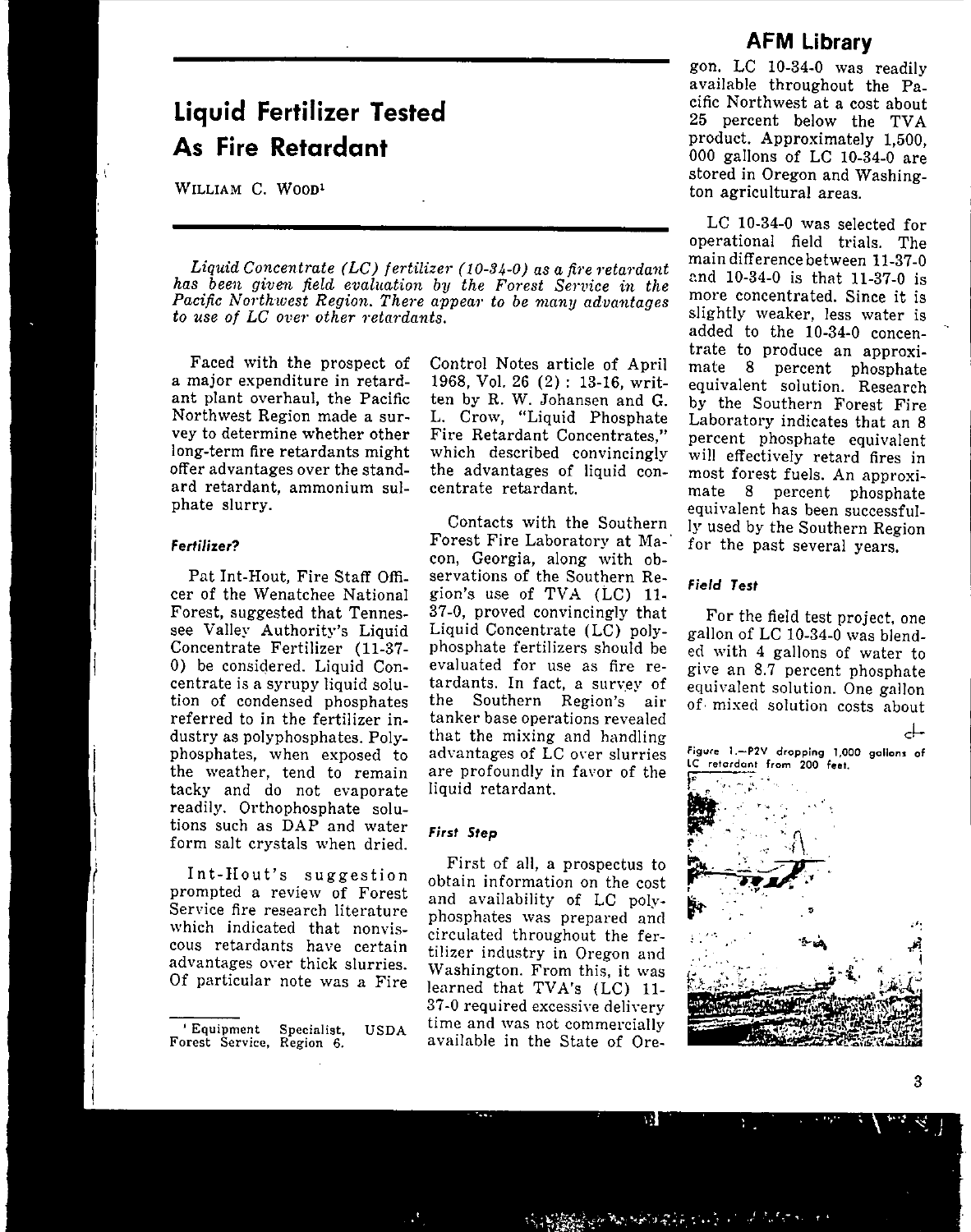### $\div$

F

A

c

F

 $\mathbf{1}$ 

\$.12. The corrosion inhibitor, sodium dichromate, in the proportions recommended by the Equipment Development Center at San Dimas is included in this cost. By comparison, ammonium sulphate slurry costs about \$.17 per gallon.

The Wenatchee, Wash., and Lakeview, Ore., air tanker bases were each outfitted with a storage tank and a meter to accommodate LC. The provisions were relatively simple: the LC storage tank and the water line were each valved and piped into the suction side of a 300 g.p.m. centrifugal pump which discharged through a fire hydrant meter into the aircraft loading hose. Original batch mix facilities were left intact; thus, each base could furnish both slurry and LC.

In spite of the relatively light 1969 fire season in the Pacific Northwest, 117,000 gallons of LC retardant were dropped on 28 fires by air tankers working out of Lakeview and Wenat-



Figure 2 .- Three-inch fire hydrant flow meter with quick-connect fittings installed between pump discharge and loading hose.

chee. Evaluation reports by air attack bosses were completed for all drops, and, in addition, about 75 percent of these fire drops were evaluated by ground forces. .

### **Compared** *With Slurry*

On a number of fires, slurry and LC were dropped side by side. This gave fire research scientists and fire bosses a good opportunity to observe the comparative effect of each on wildfires. Personnel from the Southern Forest Fire Laboratory assisted in the evaluation. From comments of ground personnel and an analysis of evaluation reports, it emerged that LC is at least equal, if not superior, to ammonium sulphate slurry in holding and stopping fires.

The majority of fires occurred in pine-brush and pinejuniper-mahogany areas. However, several drops were made in grass-sagebrush, in coastal Douglas-fir, and on fires in pine and Douglas-fir slash units.

In all cover types, ground crews reported that more LC than slurry got through to the ground, and the cooling effect was more pronounced from LC than from slurry. Perhaps this was due to the temporary increase in humidity and smothering effect of vaporized LC. The LC appeared to have a more lasting effect and seemed to draw moisture from the air overnight. LC retardant deposited on fuels remained moist and tacky for several days after the drop, whereas the slurry dried completely after a few hours' exposure to sun and wind. Knock-down effect on crowning and running fires was more pronounced, and rekin-

dling was delayed longer. Sections of fireline treated with LC required less crew holding action than those with slurry. With "High" fire-danger ratings and winds up to 15 m.p.h., several running and crowning fires in pine types were stopped completely with LC. On three running fires in heavy fuel, neither retardant was effective.

#### **Ground Coverage**

The area of effective ground coverage from LC was almost twice as large as that obtained with slurry. LC patterns were consistently longer and nearly twice as wide. There appeared to be more uniform distribution of LC over a wider area while the thick slurry (1600- 2000 centipoise) patterns tended to have large puddles and unequal distribution. Comparative drops, made later with the P2V Neptune on the Medford Airport, confirmed the increased pattern size of LC (fig. 1). The drop cloud of LC in descent resembled a heavy, swirling rain. The swirling effect apparently caused more complete coating of fuel. Examination of vegetation in LC patterns showed that standing grass, leaves, needles, and brush were usually covered on all surfaces.

I I

f

f<br>f

Ground crews who left hand tools in the vicinity of drops where they were inadvertently sprayed with LC reported that handles became sticky and had to be rinsed. No toxic reactions were noted, but it was reported that minor cuts and abrasions would sting when exposed to LC spray. This is also true of slurry.

',~-"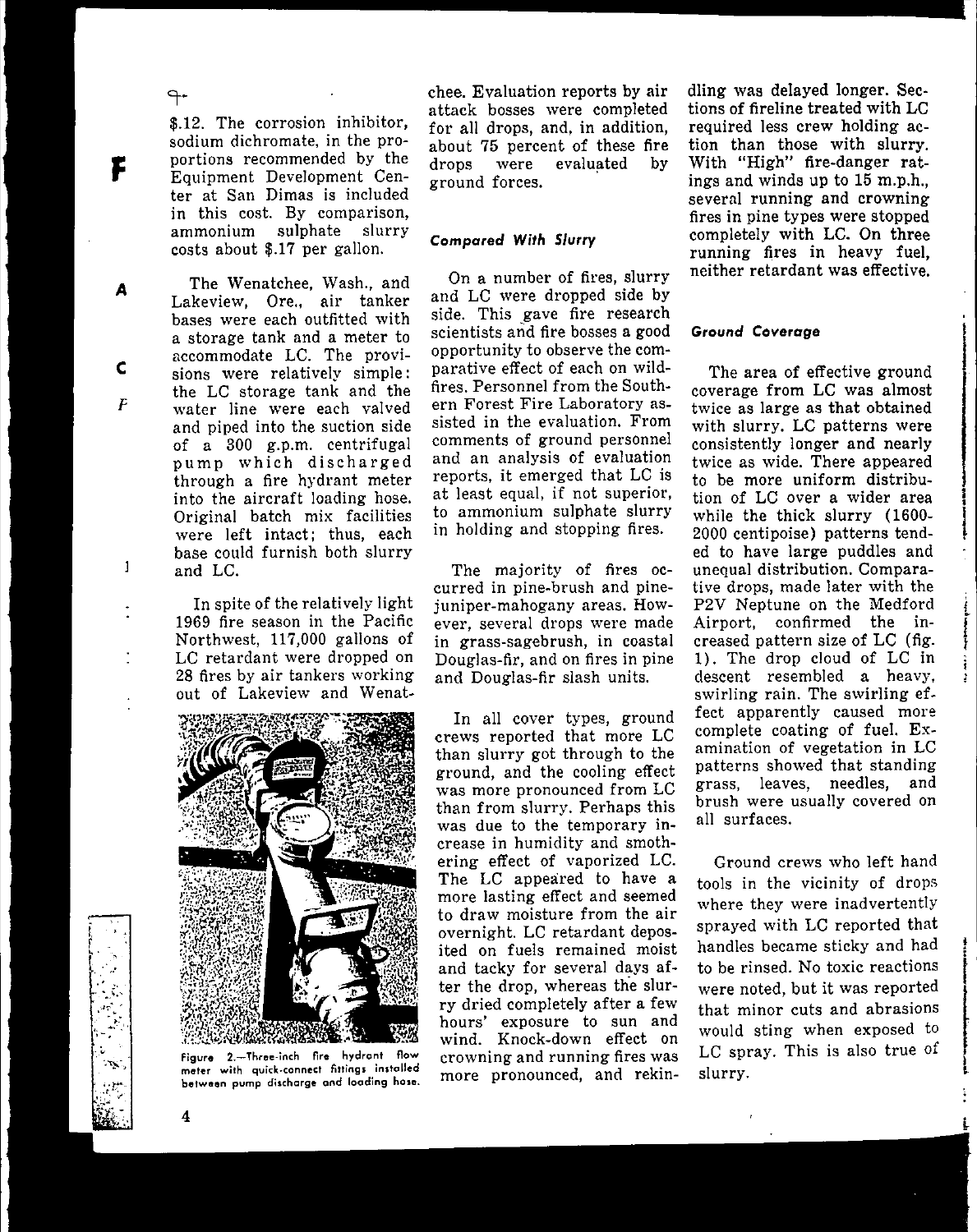#### *Ai, Personnel Opinion*

Air tanker pilots and air tanker bosses reported no appreciable differences in piloting techniques with LC. One slight advantage is that the area covered on the ground is larger. Flight elevations above the ground and safety precautions to avoid injury to ground crewmen are the same.

Daily washdowns of aircraft, which are needed to minimize corrosion effects, are far easier when LC is used. LC is more soluble than slurry and is easily removed with low-pressure washing. No special modification to aircraft tanks is required except that gasketing must positively seal all compartments, bolt holes, and seams. Tanks which would hold slurry reasonably well leaked badly when filled with less viscous LC. Usually, each air tanker on standby was loaded to one-half capacity with plain water. Upon receipt of a fire call, the required amount of LC was pumped into the tanks and the remaining quantity of water was then added to fill out the load. This speeded up loading time and also flushed the pump and meter each time the aircraft was loaded. All contract air tankers in Region 6 have internal manifolds which provide for equal mixing of the LC and water in each tank compartment.

#### Long-Term *ERed,*

The long-term accumulative effect of LC corrosion on mix plant hardware is unknown, but it is expected to be much less than that experienced with

slurry. An analysis of mix plant operations, made by the Fremont National Forest, showed the man-hour production rate of the LC plant was more than 10 times greater than slurry. Two men can handle an LC plant during peak activity, while six to eight men are required to sustain a slurry operation. One man can handle an LC plant during routine activity. An additional advantage is that the meter provides a positive measure of the quantity of retardant loaded into the aircraft (fig. 2). Metering of slurries has been considered impractical.

#### Dye Marker

The LC used last year did not contain a dye-marker. It was decided to try to identify targets and dropped loads by means of a Flagmaster, a device which flips signal streamers off the wing of the lead plane. This was only partially successful. Although the field trial was completed without the benefit of a dye, it became obvious that LC should contain a dye especially for situations where multiple drops are made by different aircraft on several fires in close proximity. Commercial suppliers have indicated that they are prepared to furnish LC with a premixed coloring agent.

On the basis of the 1969 tests, it has been decided to convert all Region 6 air tanker bases to accommodate LC retardant. Existing stocks of slurry mix will be used up and mix plants will be converted as funds permit. Plans call for installation of mix plants similar to those used to blend liquid fertilizers in agriculture.  $\Delta$ 

R)

# **Sector Camps Improve Fire Force Efficiency**

BRIAN SCHAFFER'

*The use of small sector camps, supplied by helicopter and/or roads, increases efficiency of creu's, Reduction of hazard. to cI'e/u salety is also an* imporiont *result, .4n example of mallning and supplying three sector camps by helicopier is gi/'81L* It *illustrates a feasible procedure.*



The traveling distance from fire camp often results in extremely long *work* shifts. Shifts required by long travel times place unnecessary strain on the firefighter, and after a few days, his ability to perform adequately and safely is sharply reduced..

**<sup>I</sup> Supervisory squadleader, North California Service Center.**

d-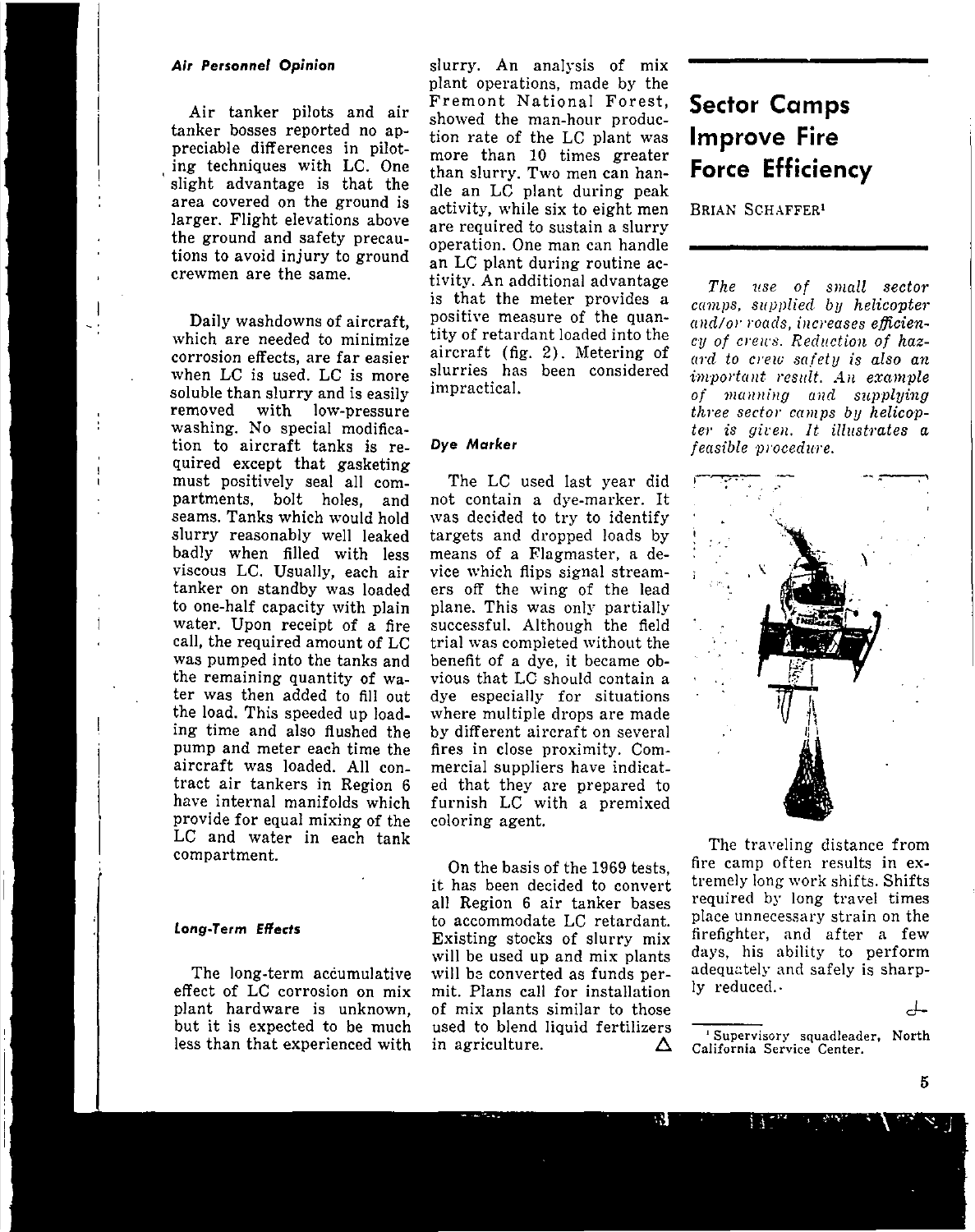

**figure l.-Firefighters scrambling for a h.licopter lift to the fire.**

9-

Long traveling distances not only tie up men and equipment, they put a heavy load on plans and service operations. They also increase the accident risk for both men and equipment.

All these problems were observed in 1968 on the Liebre Fire, Angeles National Forest. The trucking route from fire camp to the unloading points was on a narrow, steep truck trail and took well over an hour, one way. As a result, the average work day was 18 hours, and one work day was 20 hours. The establishment of sector camps supplied either by air or truck would have eliminated unnecessary travel time and allowed the firefighters more time for rest in between shifts.

If a sector camp could be reached by road, the men required for day and night shifts could be trucked there initially, left, and supplied by truck until ready to come out. If the sector camps were inaccessible by road, they could be manned and supplied by helicopter. If copters aren't available for both manning and supply, fixed wing aircraft could be used as supplying vehicles. If there were a shortage of aircraft, the men could walk to their sector from the nearest road and remain there until the work is complete. Zone and forest fire caches could prepare sector drop camps in units of either 50- or 100-man camps. Several of these units could be prepared before the fire season begins.

#### *Helicopters*

If helicopters are used, each camp should have one assigned to it after the initial manpower lift. Helitack foremen would make ideal helicopter managers for this type of operation. They are already trained for loading and unloading 'copters and selecting safe helispots.

The sector camp should have a number for identifications placed near the helispot or cargo drop point. This number can be made from ground-to-air panels or paint spray cans. When sector camps are to be supplied by 'copter, sling loading is the most efficient and time saving method.

**2**

Two or three men could be responsible to the day sector boss for setting up each camp and heating two frozen meals per day. The use of frozen meals will eliminate the need for trained cooks at each camp. Lunches could be prepared by a catering service or base fire camp and flown in.

By assigning men to a sector, leaving them there until the work is complete and supplying them by air or truck, the' need for long and sometimes arduous periods of travel between fire line and fire camp can be eliminated. Only safe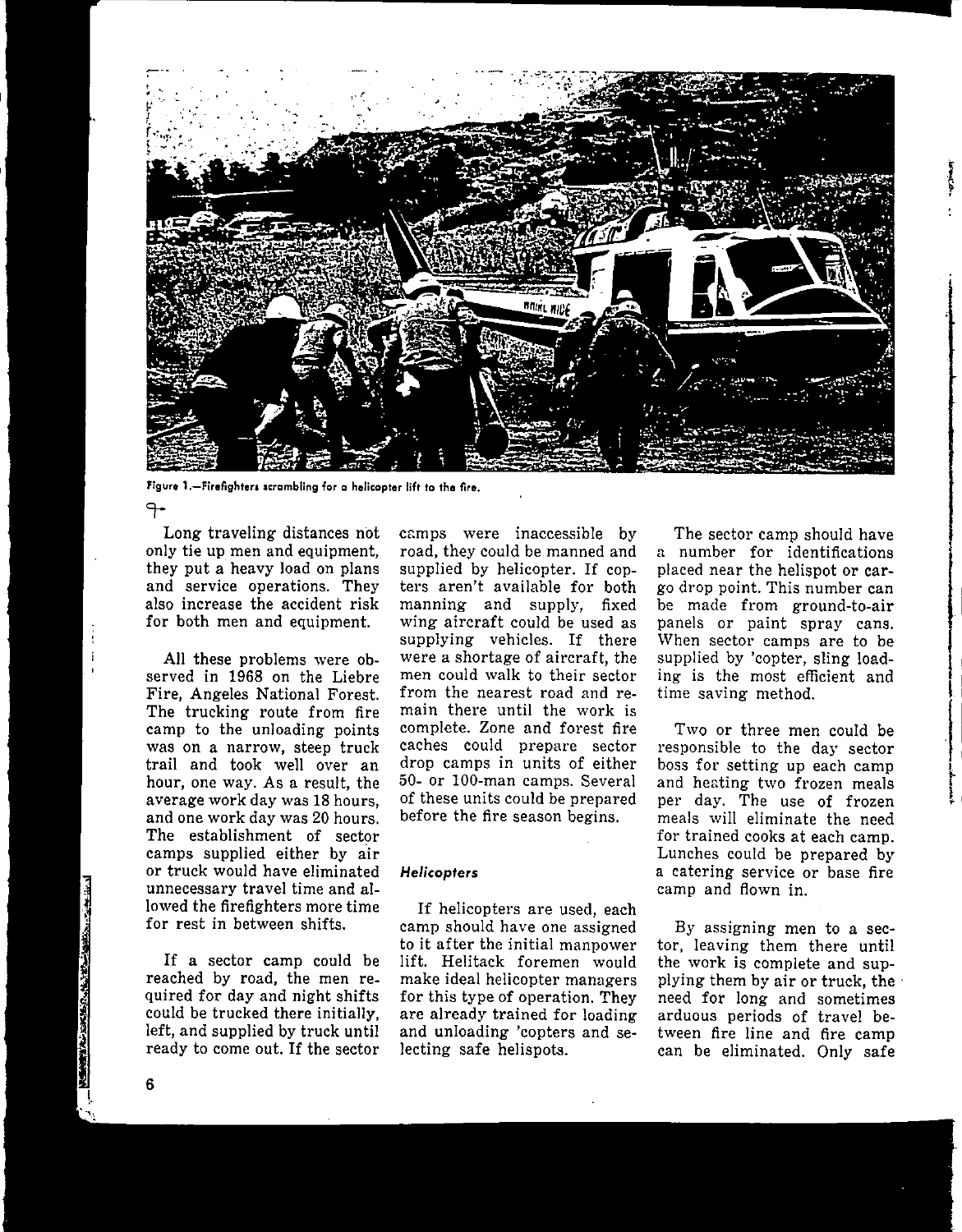areas should be selected for the camp location, however.

#### **Rest** *Helps*

More time for rest between shifts will decrease the accumu, lative fatigue factor and the accident risk. The risk of motor vehicle accidents on trafficjammed truck trails will be reduced. Plans and service operations will be simplified. Gains will include more productive working time on the line, higher morale of the men, increased productivity on the fire line, and increased safety.

Whenever the driving time from fire camp to sector exceeds 30 minutes, the establishment of sector camps should be considered. The fire boss may want to keep one or two hotshot crews available at the base fire camp for trouble-shooting hot spots or working the head of the fire. The concept of air manning and supply is flexible enough to handle most situations that arise. The keys to its **success are training, planning,** organizing, and coordinating.

#### *A Sample Problem lor Manning and Supplying A Three* **Sector** *Fire By Helicopter*

i

 $\frac{1}{2}$ 

**Chicago** 

Assume 100 men per sector and at least seven light turbine helicopters available initially. Helitack crews under supervision of the service chief or line boss should have already selected and completed construe, tion of sector camp helispots. During the initial air lift, two light turbine copters (Hiller 1100 types), or One large one (Bell 204 B, 205 A), should be assigned to each spot. After the men and fire camps have been transported to their sectors one helicopter per sector camp

will be sufficient to bring up daily supplies and for necessary crew movement within the sector. The day shift should be lifted first and early enough so that the fire camp can be slingloaded up next. The fire camp can then be set up by a few men while the night shift is being brought in. Two men are enough to heat the steamed meals and manage the camp.

The helicopter manager's job during this type of operation will require close coordination with the air attack boss, line and sector bosses, and the plans and service chiefs. When there is an air tanker operation going in a certain sector, the helicopter operation in that sector can be suspended temporarily and that sector's 'copters assigned to speed up the air lift to other sectors.

### *Doily Supply*

*Water:* The minimum water necessary is 2 gallons per day per man. Our drop camp supply sheet lists the weight of water with containers as 90 Ibs. per 10 gallons. One hundred men will require 1,800 lbs. of water or about two to three sling loads. Loads or trips for water can be reduced if water is brought up during other routine missions.

*Food:* One frozen food company lists the weight of a 10 meal box of supper meals as 20 lbs., and 10 breakfasts as 18 Ibs. The total for one day's meals for 100 men comes, then, to 580 Ibs. Food for the day can be brought up in one load, early in the morning, or brought up late afternoon for the next day.

*Additional supplies:* Replacement tools and other necessi-

H

ties can probably be brought up during some of the routine missions during the day.

#### *Additional Pointers*

- 1. *Cost-The* average cost per man to fly to his sector camp is about \$15.00 per 5-mile flight.
- 2. *Aircraft*-It would be advantageous to have at least two aircraft per sector camp available for the initial air lift. The extra helicopter per camp can be released after the air lift.
- *3. Density Altitude-W* hen operating at extremely high temperatures and/or elevations, the density altitudes can be high enough to considerably lower the freight loads. There are no hard and fast rules as to what the helicopter can carry. Payloads depend on environmental conditions. The pilot has to make the final decision.
- *4. Tooling UP-When* the men arrive at base camp, they should each be issued a tool and a gallon of water. They should keep their fire bags with them (fig. 1). These items should be airlifted with the men. There may be times when one man has to be dropped from a load due to density altitude. Files, headlights, batteries, and paper sleeping bags are included in the drop camp.
- *5. Breakinq Camp-When* the work is completed in a sector, the men can either be flown out or walked out. The drop camps can be sling loaded in two trips per 50 man camp.

7

Δ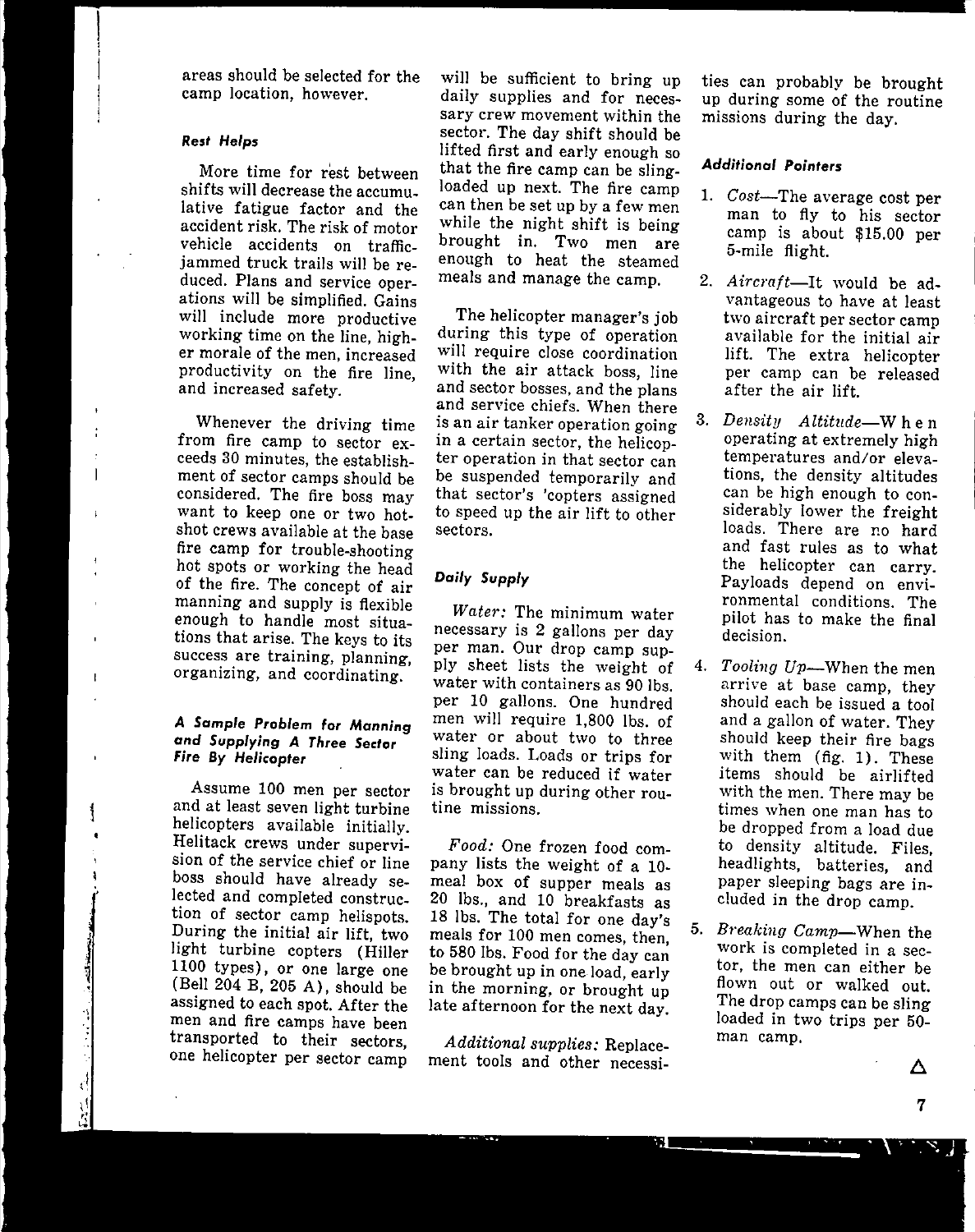# **Oscillating Sprinklers Backup For Burnout**

JOHN D. DELL' and GEORGE 1. SCHRAM'

*An oscillating sprinkler system serves effectively as a backup lor burnout. It was used on*  $the$  *Eagle Rock Fire, Willamette National Forest, in 1967 to hold a difficult section 01 control line near the bottom a*I *a V-shaped canyon where radiant heat was a major concern.*

A fireline is not complete until the unburned fuel between the fire edge and the control line is reduced or eliminatedusually by burning out. This operation is a routine part of the fire suppression  $job$ -unless the burnout must be done under conditions of adverse topography, wind changes, or heavy fuel concentrations. In. this event, the operation is usually reinforced with extra holding crews and equipment, air drops of chemical fire retardant, or both.

#### *Oscillating Sprinklers*

An oscillating sprinkler system was used effectively as a backup for a difficult burnout on part of the 1,300-acre Eagle Rock Fire on the Willamette



**Figure 1.-AII equipment for 20 sprinkler units is assembled in a kit for easy transport and handling.**

National Forest, western Oregon, in 1967. This same sprinkler system, and its application for slash burning, has been described by Orr and Dell? It is now assembled in kit form for easier transport and handling. The kit (fig. 1) weighs about 175 pounds. It has 20 galvanized steel conduit standpipes, 20 sprinkler heads, and accessory hardware for connection to a  $1\frac{1}{2}$ -inch fire hose. Cost of parts for the 1,000-foot, 20 unit system is about \$350, and it takes about 2 man-days to assemble it. Assembly instructions, equipment list, and sources for parts supply were reported by Orr and Dell.

#### *Eagle Rock Fire*

The situation at the Eagle Rock Fire required burning out more than a quarter mile of critical control line. This line was near the bottom of a "V" shaped canyon (see fig. 3). Fire control was difficult because the topography included numerous steep cliffs and rock outcroppings. Use of tractors

for line construction was impossible. Although the control line for the burnout was in a difficult location, it was the best that could be found—the line was as close to the fire's edge as a crew could work. If it had been necessary to build this line at the nearest natural topographic break, at least an additional 100 acres of timber and watershed valued at \$15,- 000 might have had to be sacrificed in the control effort. A 50-foot path on the fire side of the control line was cleared of smaller trees, brush, and standing snags. Most of this debris was deposited in the bottom of the draw. Ignition of outside fuels by radiation from the burnout was a major concern.

**2**

#### *Wate, Supplied by Ground Tanker*

A thousand feet of fire hose was laid next to and just above the control line (fig. 2). The sprinkler kit was unloaded at a roadhead, and unit components were carried or placed in backpacks for transport by the d-

**<sup>I</sup> Forester, Pacific Southwest For. est and Range Experiment Station, stationed in Portland, Oreg.**

**<sup>=</sup>Fire control technician, Sweet Home District, Willamette National Forest, Sweet Home, Oreg.**

**<sup>&</sup>quot;Orr, William J., and John D. Dell. Sprinkler system protects fireline perimeter in slash burning. Fire Con**trol Notes 28 (4): 11-12. illus. 1967.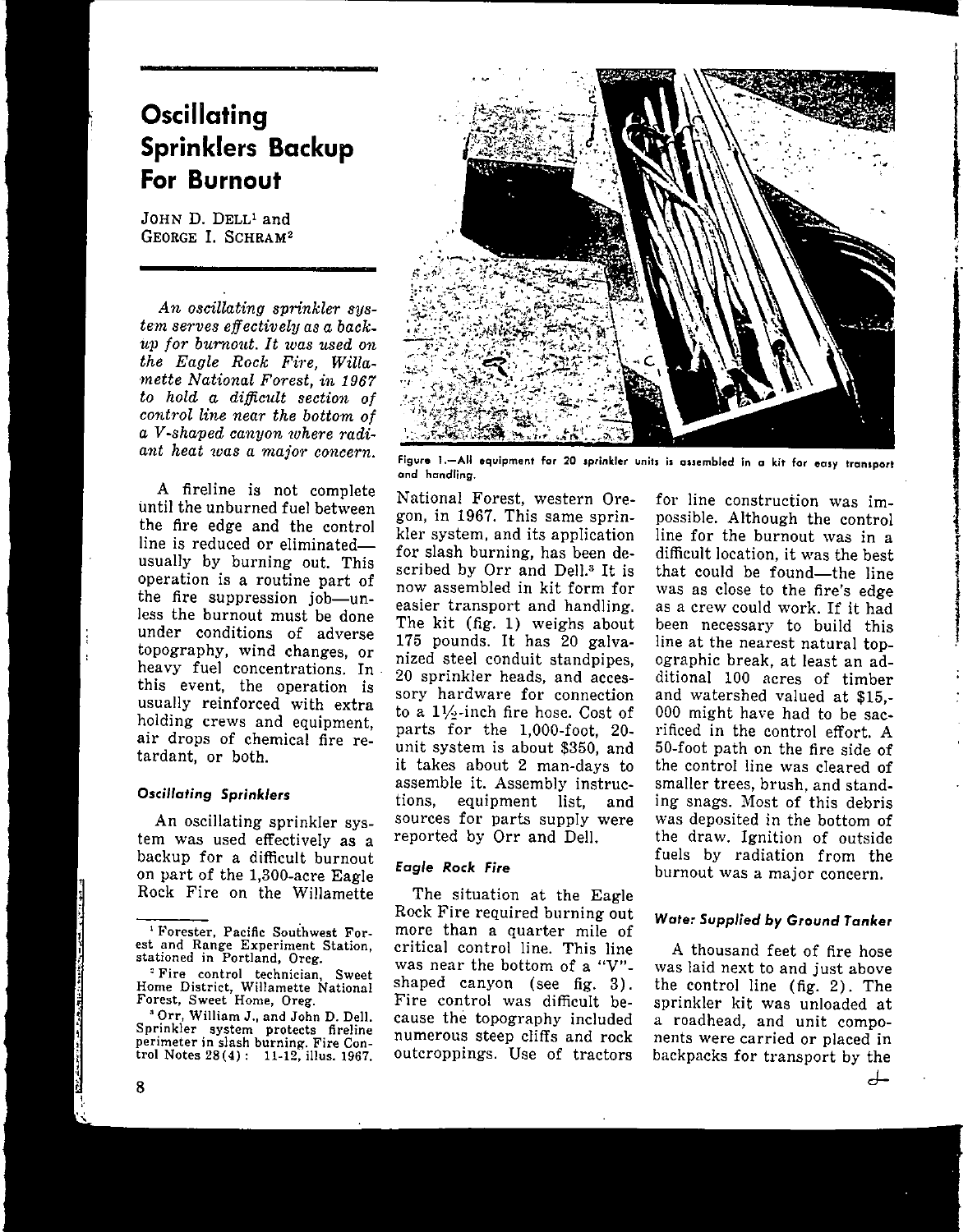assembly crew to the burnout area. Hose line fittings were placed at each 50-foot coupling, and the 20 oscillating sprinklers were connected to the line. Stream water was not available for the operation, so the water had to come from a 3,000-gallon slip-on tank on a dump truck, with a Pacific Mark 3 pump providing pressure. Four additional nurse tankers were used for resupply. Water was hauled 2 miles from the nearest natural source. Since the Eagle Rock Fire, we' have determined that 20 full circle oscillating sprinklers  $(75z$ -inch nozzle) on a 1,000-

 $\int$ 

foot,  $1\frac{1}{2}$ -inch cotton jacketedrubber lined (CJRL), hose-lay require a 4,500 gallon per hour water supply.

Burning out at Eagle Rock started late in the afternoon. Sprinklers were not turned on until burning was underway so that they could not adversely affect the firing. As firing crews progressed down the draw from the top, sprinklers were turned on behind them. The sprinklers were set on  $180^\circ$  rotations so that only the area outside the control line was wet down. *Sprinklers Assis' Holding and Mopup*

Heat from the burnout fires

became in tense, but no spot fires started in the areas covered by sprinklers. Holding crews were able to use the sprinkled area as a heat shield.

Firing was completed at 0200 hours the following morning, with fire in the upper sector of the line already diminishing. Sprinkler heads were readjusted to full circle, so that the burned-over area inside the line would be cooled off for mopup the next day.

Through the critical hours of the burnout, an estimated 40,- 000 gallons of water were used. In the opinion of the fire over.



Figure 2.-In this burnout situation, a 20-unit sprinkler system was used to reinfarce the fire control line in the 1967 Eagle Rock Fire. **Clearing for a burnout control lin. resulted in a dense concentrotion of debris in the canyon bottom. The sprinklers, placed just above Ihe control line, prevented spotting over the line from radiated heat.**

9

**..**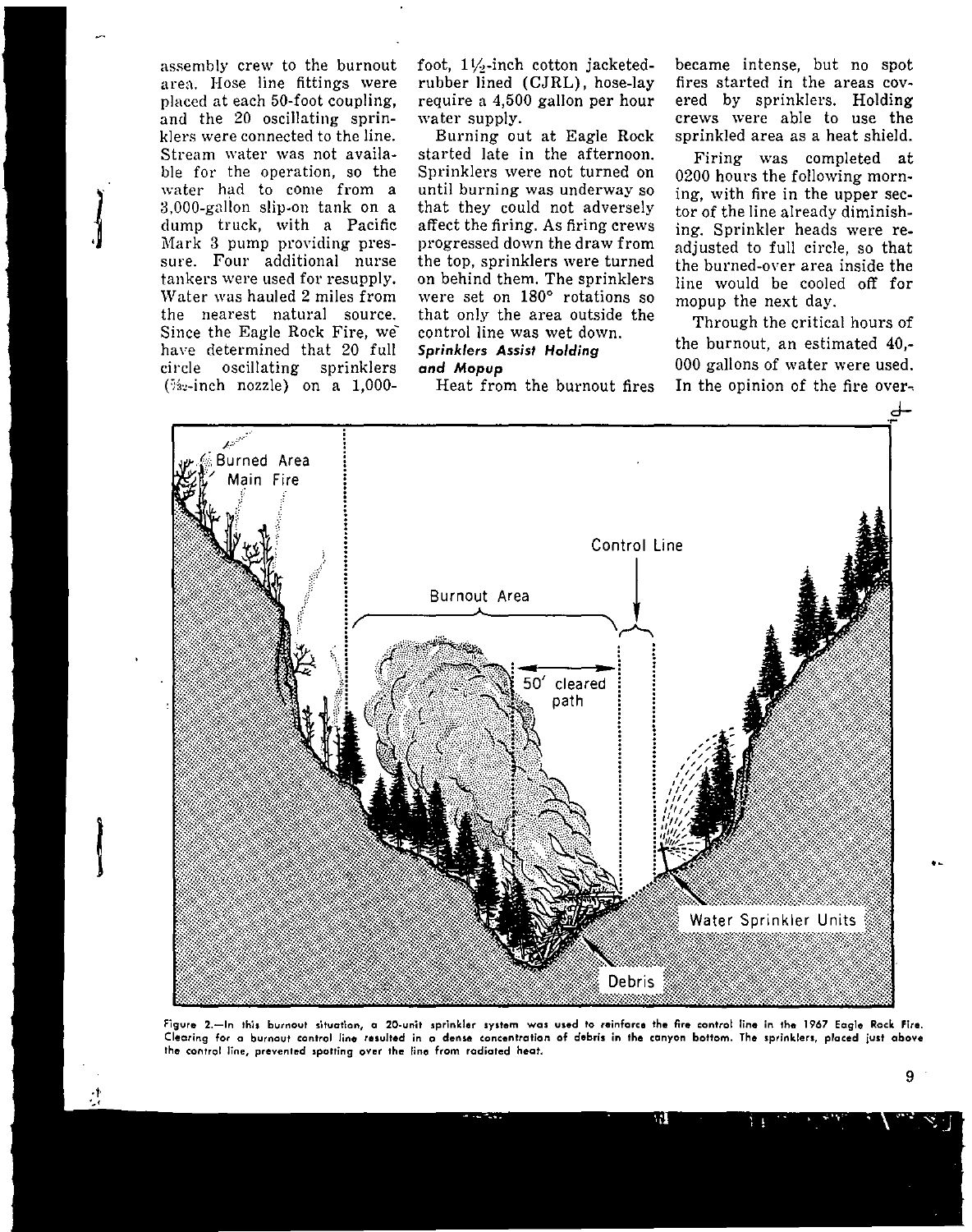head who observed the operation. the line could not have been held without the sprinklers.

#### **Observations**

The use of a sprinkler system can contribute to the fire control effort in both prescribed burns and wildfires. We believe the system has these specific advantages. It:

- **provides an even, measura**ble (gal./min.) water diffusion over the fuel area to be treated.
- o allows a sprinkler to be shut off anywhere along line to conserve water when it is not needed.
- allows connection of additional hoses and nozzles for covering spot fires across a line.
- can have a favorable effect on burning conditions within several hundred feet of the sprinkler line.
- generally conserves water supply because of low flow rate from small orifices on sprinkler heads.
- can be used to help protect **special areas, such as recrea**tion sites. plantations. buildings. and homes.
- can be used to reinforce narrow control lines.
- can be used to reinforce and wet grass-covered fuel breaks on fire perimeter.
- serves as a heat shield for line crews during holding. backfiring. or burnout operations.
- can be used in helping mopup by gradually moving the system inward from the fire's edge.

The Eagle Rock Fire marks one of the few instances in the Pacific Nor t h w est Region where sprinklers have been used on a wildfire. Improvements in some of the equipment and assembly methods we used can be expected. Distribut-

ing water by sprinklers offers excellent possibilities for conserving manpower and promoting safety in fire control work.

 $\Lambda$ 

# **Retardant Sacks Baled For Disposal**

JAMES C. ALLEN'

The disposal of empty retardant sacks has long been a problem around retardant bases. Methods vary from throwing the sacks on the ground or onto a truck or trailer to throwing the sacks directly into an incinerator for burning on the spot.

disadvantages. During periods of high fire occurrence. the entire area around the retardant mixing plant is covered with sacks when they are thrown indiscriminately on the ground. It is expensive to keep a vehicle on hand for carting sacks away. and air pollution restrictions have outlawed the use of the **incinerator in many areas.**

Retardant Plant Foreman Robert H. Mayfield designed a baler that was installed at the Redmond Air Center plant in 1968. It has since been adopted for Service-wide optional use. The sacks are now baled and stacked until they can be hauled away at the end of the day. A

savings estimate of \$10 per operating day in handling costs is realized from the use of the baler. Intangible benefits include: air pollution abatement, improved appearance of the plant. and better utilization of available working space. **Construction**

The unit is constructed of  $3\rlap{.}4\rlap{.}^{\prime\prime}$ pipe (fig. 1) and includes a foot press and a latch to hold the press in place while the sacks are being tied. The sacks are tied with twine. and each bale consists of 25 sacks. one mixer load.

The cost of the unit was \$46 for pipe, welding, and assembly. Scrap material was' used for the foot press and other small parts. Pipe cutting and painting was done by the plant foreman in his spare time. Estimated cost to have the unit constructed by a commercial source is \$125-150.

**Plans**

Plans are available from Forest Supervisor, Deschutes National Forest, 211 East Revere,<br>Bend, Oreg. 97701  $\Delta$ Disadvantages tional Forest, 211 East Revere<br>Each of these methods has Bend, Oreg. 97701



**where slurry is mixed and empty sacks con be dropped in the baler. One mixer load of** *2S* **socks comprones into <sup>0</sup> bale of approximately 2' It 3', convenient to handle and neatly and ecuily stacked.**

**<sup>I</sup> Air Center Manager, Redmond Air Center, Deschutes National Forest.**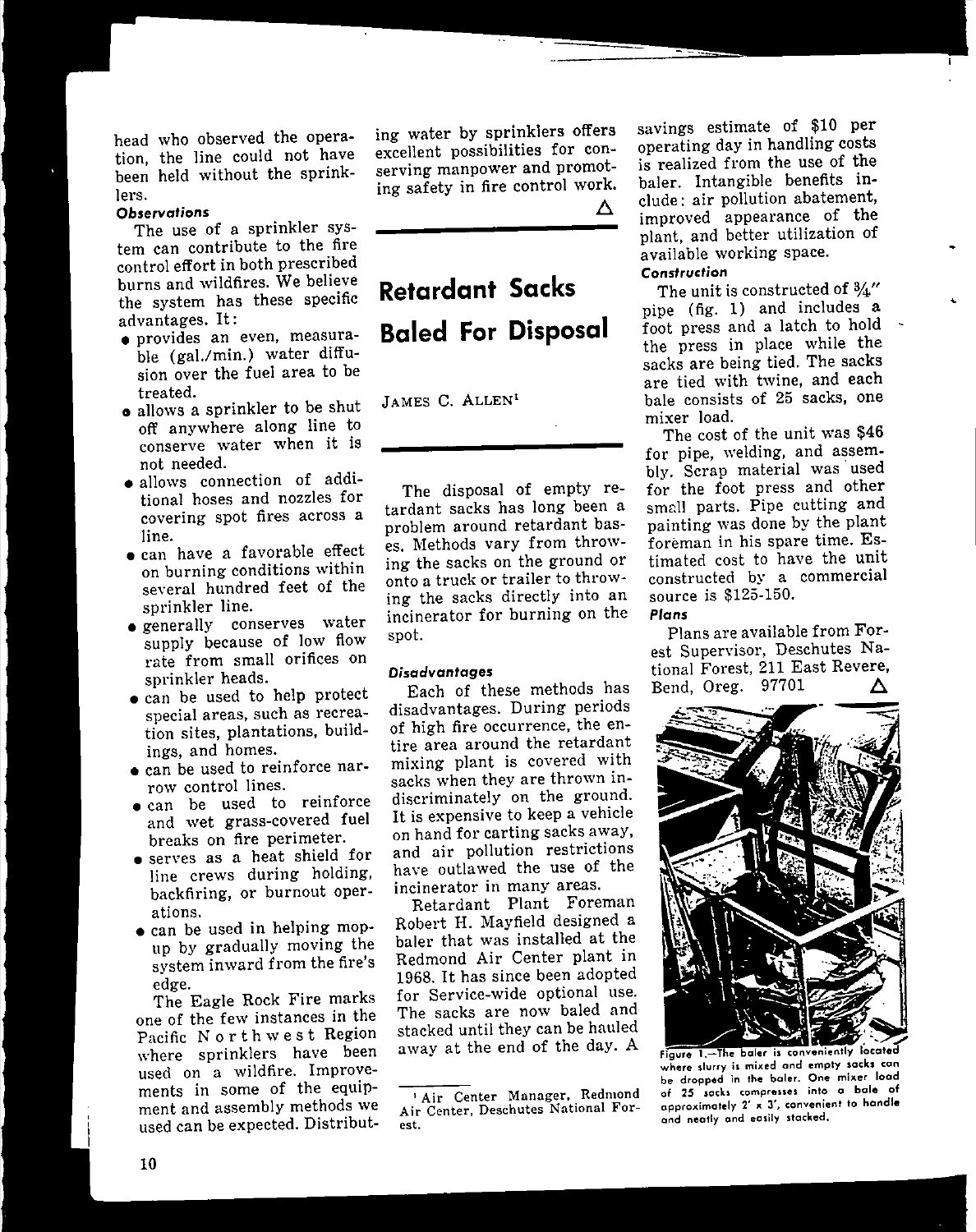

# **Structural Fire Prevention Training Pays Off**

RICHARD R. FLANNELLyl

*A trainee-oriented fire pre* $v$ *ention program sharply reduced the number of structural fires at Forest Service Civilian Conservation Centers. The program contained a basic and a review cow'se, as well as a selfcontained course for staff members and advanced Corpsmen.* 

In 1966, the pace of establishing 45 Forest Service Civilian Conservation Centers was so hectic the potential problem of structural fires was not placed in the proper perspective.

These Centers are in isolated locations and must depend primarily on their own resources to suppress fires. By February 1967, 18 fires had occurred, resulting in a' financial loss of \$84,000. By phenomenal luck, no one was killed or injured. Safety experts say that whether or not a given exposure to accident results in no injury, minor injury, major injury, or death is merely a matter of luck. Our assumption was that we had just about run out of luck.

The Forest Service is noted for its prowess in preventing and suppressing forest fires but has limited experience with structural fires. For this reason, we decided to start a training program for structural firefighting and open this program to proposals from private training contractors.

<sup>1</sup> **Employee Development and** 'I'rairring **Branch, Division of Per-sonnel Management, Washington Office, USDA Forest Service.**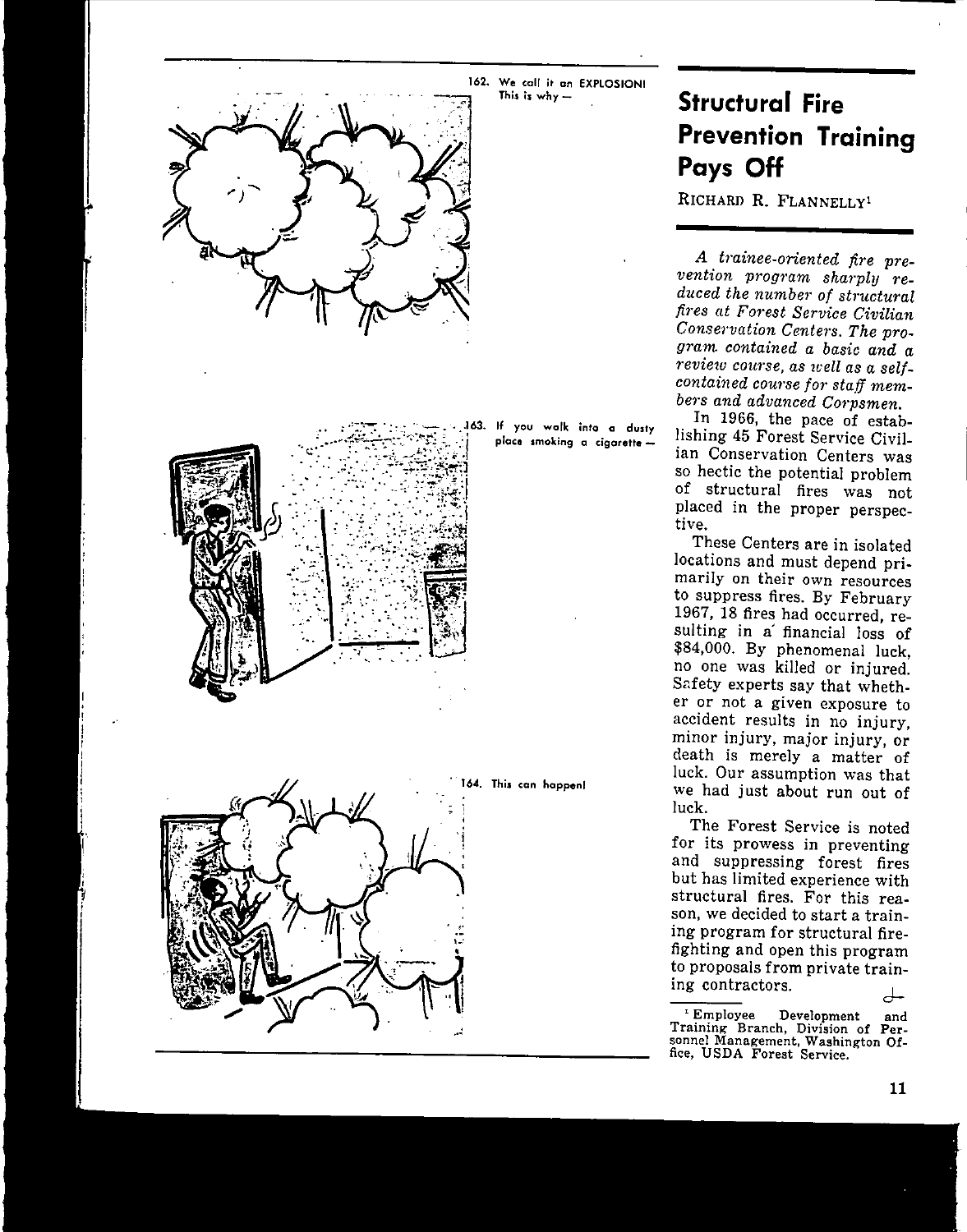

- **165. Turn to page 2 and answer this question.**
	- **Where can a spark cause an explosion?**
	- **-A spark in a room of gasoline vapors.**
	- **-A spark in a dusty room.**
	- **-A spark in <sup>a</sup> room of paint fumes.**

**-All of those.**

**166. The answer is ALL of these. MANY kinds of dust, vopors, and fumes can explode.**

TECO Instruction, Inc., of Atlanta, Ga., was awarded the contract. TECO staff talked with Corpsmen and Job Corps personnel, observed fire related behavior and attitudes, and attempted to determine common fire hazards at several Job Corps Centers.

Data collected outlined the differences between the Corpsman's actual fire prevention behavior and their desired behavior, The training program, then, had to be planned around the following constraints.

1. At least 40 percent of the Corpsmen in every Center have a reading ability below the third grade level.

2. Corpsmen's attention spans are short in the classroom.

3. The Center cannot use programs that require outside assistance.

4. Centers are limited in audio-visual equipment, and there are no provisions for purchasing new equipment. *The Training* **Course**

Entitled "Structural Fire Prevention and Control," the training course consists of 1,014 color slides and 16 booklets. It is divided into three major units: The Corpsmen Basic Course, Corpsmen Rev i e w Course, and the Self-Contained Course for staff members and advanced Corpsmen. The Basic and Review Courses involve the use of 35 mm. color slides, instructor manuals, trainee response booklets, and demonstrations. The Corpsmen booklets contain pictures only-no words.

The instructional method in the Basic and Review Course includes classroom presentation and demonstrations. The instructor shows a series of slides while reading a prepared

text from his manual. At key points, the Corpsmen are required to respond either orally or by checking in their response booklets. The following sample from the instructor's manual demonstrates this technique:

### *Insert Illustrated Frames*

In frame number 3, the instructor tells the Corpsman which page to turn to in the Corpsman's answer book. The same picture appears in the Corpsman's answer book as appears on the screen. The Corpsman indicates his response by checking the picture.

*The Basic Course* covers seven subject areas by units:

- A. Some Facts About Fire and Fire Safety.
- B. Explosions and Fire Preparedness.
- C. What To Do if Fire Oc**curs.**
- D. The Fire Triangle and the Fire Extinguisher.
- E. What To Do if Fire Occurs-Some Special Cases.
- F. Special Fire Hazards (Smoking, Clothes Dryer, and Electrical Appliances)
- G. Other Fire Hazards.

During the Basic Course, fire demonstrations are provided that build on knowledge learned in the classroom. These demonstrations include Fire Plan Orientation, Hazard Hunts (each becoming more specific), Fire Extinguisher Practice, and Fire Evacuation and Rescue Practice.

*The Review Course* covers the same subject matter and demonstrations as the Basic Course, but with less detail and explanation. It was designed as follow-up and refresher training for Corpsmen.

*The Self-Contained Course* has the same content as the Review Course, but the printed

 $\div$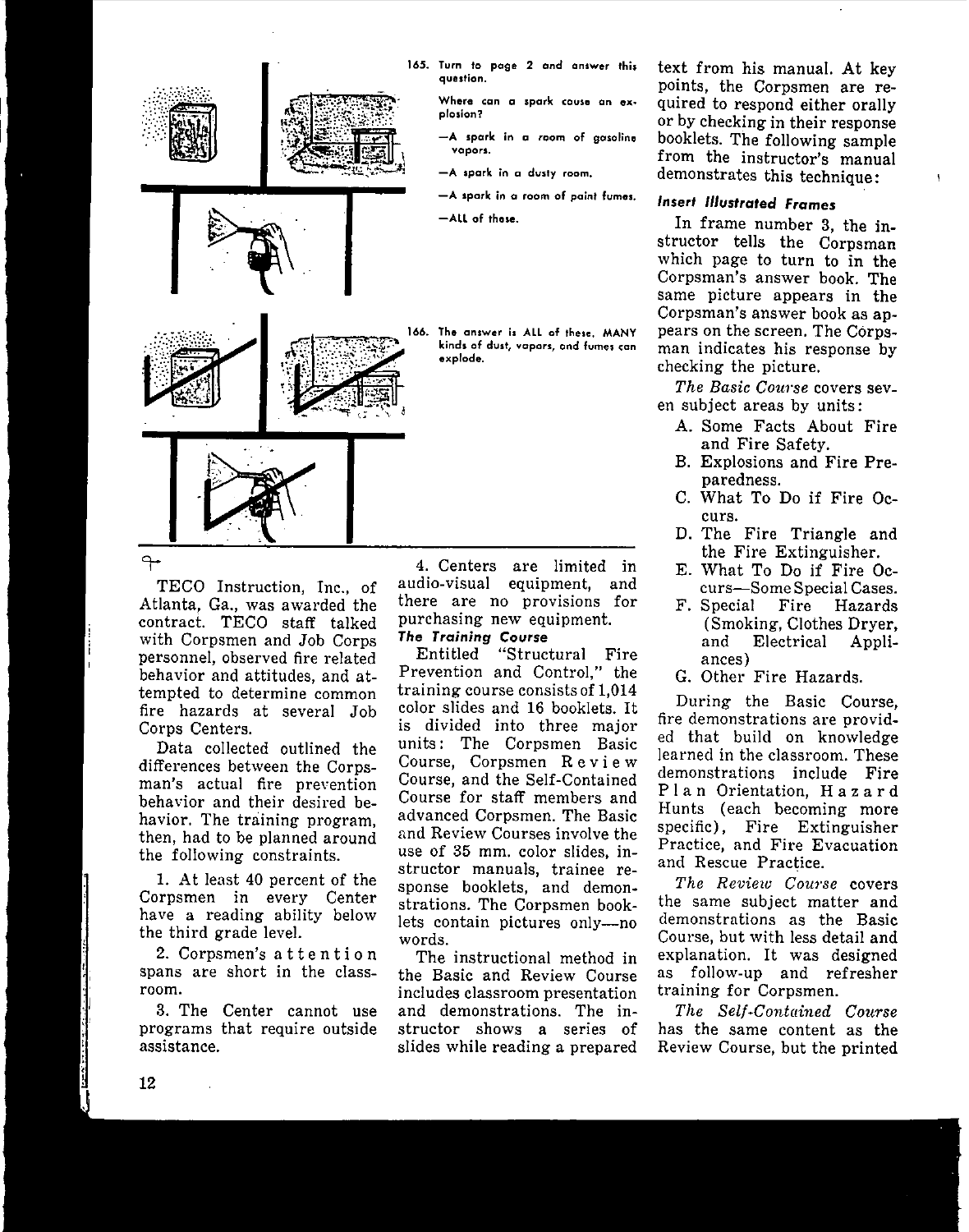message is printed alongside the corresponding ·visual. The Self-Contained Course is for use by staff members and by Corpsmen who are advanced in reading skills.

The finished product was demonstrated to officials of the Interior Department. They decided to adopt the program in their Conservation Centers.

### **One** *Year Later*

There has been a sharp reduction in fire losses since the program was initiated. Only two buildings have been lost and one damaged, and no injuries or loss of life were involved. All three fires were caused by arson, a problem which we knew about but did not believe could be prevented by a training course. But the lack of injuries may be traced to improved evacuation of buildings. Obviously, one training course cannot be given full credit for reducing fires or saving lives. A great amount of management attention was focused on the Center fire problem by adoption of the training, policy statements, and inspections.

The concern and involvement of management has been a critical factor in this program as it is in any safety or training program. Those Centers which had not implemented structural fire training listed lack of time as the primary reason. A manager must always weigh the investment of time for safety and training against the consequences of what may happen if he does not invest the time. In his safety role, a manager has to be accountable not only to the la w but also to his supervisor, his subordinates, the total organization, and his own **conscience.**

We will never know the ultimate value of structural fire training because the effects

should stay with a Corpsman long after he leaves the Center. The same fire prevention principles will apply equally as well in his home.

If you wish more information about this course,' contact the Training Branch, Division of Personnel Management, Forest Service, USDA, Washington, D. C. 20250.  $\triangle$ 

# **LC Retardant Viscosity' Reduced In Alaska**

C. W. GEORGE, R. J. BARNEY, and G. M. SHEETS'

*More than* 4 *million acres of forest* and *rangeland were burned by urildfire in Alaska during the summer of 1969.* Airtankers played a major sup*pression role by dropping mm'e than Z million gallons of viscous fire retardant chemical. Some of the numerous drops were investigated, and followup discussions with fire control personnel indicated that changes in the physical properties of the chemical solution might improve fuel penetration. and coveraqe, thus enhancing suppression cluiracterisiics,*

*A preliminary evaluation of*  $nonviscous$  *liquid concentrate lCUS undertaken to determine icheiher retardant effectiveness could be improved in the Alaskan fuels by reducinq the viscosity and surface tension.*

#### *The Alaskan Study*

Thickened ammonium phosphate (Phos-Chek<sup>®</sup> 202<sup>2</sup>) has been used to combat wildfire in Alaska for the past several years. An evaluation of drops on wildfires during July 1969 near Fairbanks indicated fuel coverage and penetration were not complete. The slurry effectively coated spruce, birch, aspen, and associated aerial fuels but exhibited limited penetration into heavy ground fuel. (Slurry samples taken had a viscosity of 1500 centipoise and diammonium phosphate salt content of nearly 12 percent by weight.) This coverage was effective in halting the rate of spread through aerial fuels. Although flaming combustion was sometimes extinguished for as long as an hour, the retardant did not prevent smoldering and glowing which continued beneath and through the treated fuel.

Penetration and coverage by Phos-Chek 202<sup>®</sup> can be improved by lowering the viscosity of the solution or possibly by adding a wetting agent, but not without a concurrent decrease in the salt content. Thus, use of non viscous liquid ammonium phosphates is an approach which can improve application characteristics without impairing the salt concentration.

The following liquid concentrates, which had demonstrated desirable characteristics in preliminary laboratory tests at the Northern Forest Fire Laboratory, were also evaluated for Alaskan use:

1. Fire-Trol 930' (liquid 10- 34-0 manufactured by Allied Chemical Corporation and containing 1.5 percent by weight -Na<sub>2</sub>Cr<sub>2</sub>O<sub>7</sub> as a corrosion inhibitor).

**<sup>I</sup> Respectively,** research **forester, Northern Forest Fire Laboratory, Intermountain Forest and Range Experiment Station, Missoula, Mont., project leader, Pacific, Northwest Forest and Range Experiment Station, at the Institute of Northern Forestry, College, Alaska; assistant fire control officer, Bureau of Land Management, Fairbanks, Alaska.**

Phos-Chekds **202 is a product of the Monsanto Company.**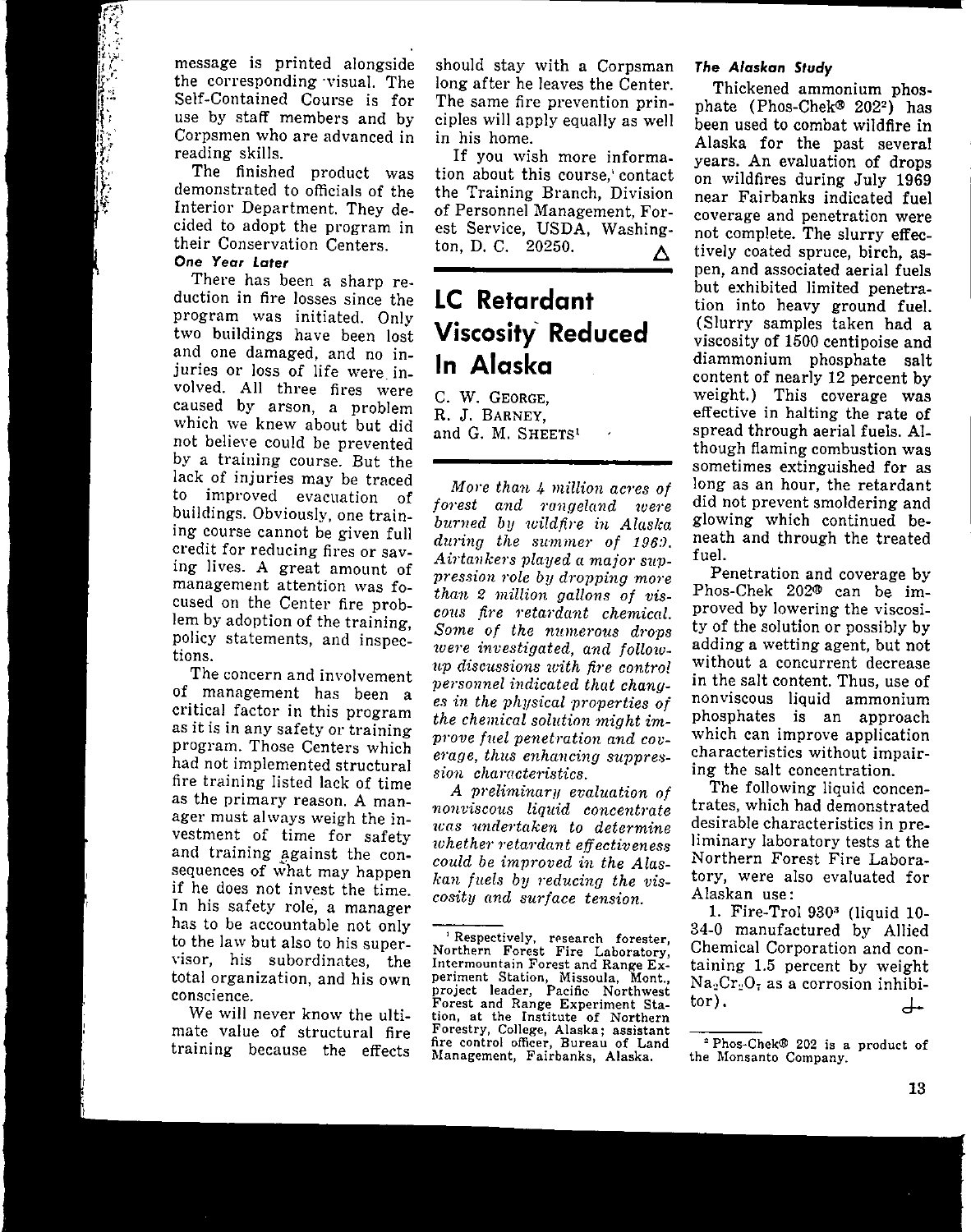9-2. Fire-Trol 934' (Fire-Trol 930 with a surfactant or wetting agent added).

The limited amount of liquid concentrate available (enough to mix 6,000 gallons of retardant solution) allowed only a few airdrops of Fire-Trol 930 and 934. Both materials were evaluated, howe v e r, using Phos-Chok 202® drops as a basis for comparison. All retardant drops during the tests were made from a PB4Y2, capable of carrying 2,500 gallons in eight individually gated tanks.

By opening two gates together, 625 gallons could be dropped; to stretch the limited supply of liquid retardant, a 500 or 1,000 gallon drop size was used. The drops were made from as close to 100 feet (tapeline altitude) as possible at a speed of between 110 and 120 m.p.h., in winds of less than 5 m.p.h.

The retardant was dropped on uncontrolled fire fronts in the Fairbanks area when conditions and logistics were favorable. The evaluation was made by teams both in the air and on the ground at the time of the drop. The duration and extent of effectiveness for each drop were noted. The date, size, and number of drops evaluated

**<sup>3</sup> Fire-Trol 930 and 934 are marketed by Arizona Agrochemical Corporation.**

are given in table 1, with the chemical analysis of each retardant.

#### *Results*

Apparently the three retardant solutions where the Fire-Trol 930 and 934 stopped the fire, Phos-Chek 202® acted as a suppressant also. Where both liquids failed or only reduced the rate of spread, Phos-Chek 202@ had similar effects. Where none of the three was successful, the spread could be attributed to flaming or smoldering through unpenetrated or uncoated fuel. Where ground fuels were heavy and tussocks numerous, all retardants were ineffective.

Drop patterns for the unthickened 930 and 934 were similar though larger than those for Phos-Chek. Under the drop conditions described elsewhere in this article little difference in the effective pattern area could be resolved. Fire-Trol 930 and 934 dispersed and more uniformly coated aerial and ground fuels. Phos-Chek tore up turf and broke trees, but little evidence of Fire-Trol 930 and 934 impact was apparent.

#### *Discussion*

The low viscosity of the liquid retardants (less than 50 centipoise) did not hamper

**Table 1. -** *Cbarocterietice of retardant d1'opped*

their effectiveness. This was attributed to:

1. Drops being made from 100 feet or 'less (tapeline altitude), made possible by relatively low canopies and smooth **terrain.**

2. The largest percentage of the drop ending up on ground fuel. Normal fire spread was through ground fuels, although crowning of individual trees far behind the flame front sometimes contributed to fire spread by spotting. A thick retardant coating on aerial fuels was not necessary.

3. A 30-percent higher salt content in the liquid retardant (nearly 8.5 percent compared with 6.0 percent  $P_2O_5$  equivalent for Phos-Chek). Greater dispersion and less solution retained on fuels could be tolerated, yet an effectiveness equal to that of Phos-Chek would still be maintained.

r. ,

**•**

• l

 $\frac{1}{2}$ 

Whether the

The only noted disadvantage of Fire-Trol 930 and 934 used under these conditions was lack of color. These unthickened solutions were not visible to the pilots and made tying together consecutive drops nearly impossible. Lack of coloring may be a minor consideration, though, if the retardant is used primarily for *initial* attack on *small* fires.

| Retardant     |              |                                      |                |                         |          |            | Salt content                |                                   |  |
|---------------|--------------|--------------------------------------|----------------|-------------------------|----------|------------|-----------------------------|-----------------------------------|--|
|               | Drop<br>Date | Size of<br>No. of<br>drops each drop |                | Desired<br>mixing ratio | Density  | Viscosity  | Percent<br>DAP by<br>weight | Percent<br>$P_2O_3$<br>equivalent |  |
|               |              |                                      | <b>Gallons</b> |                         | Lbs.yal. | Centipoise |                             |                                   |  |
| Phos-Chek 202 | July 6       | 4                                    | 500            | $1.14$ lbs./gal.        | 8.90     | 940        | 11.21                       | 6.02                              |  |
|               | July 10      | 10                                   | 1.000          | $1.14$ lbs./gal.        | 8.89     | 920        | 11.08                       | 5.96                              |  |
| Fire-Trol 930 | July 6       | 4                                    | 500            | $5$ to $1$ by vol.      | 913      | $50$       |                             | 8.69                              |  |
|               | July 9       | 2                                    | 500            | $5$ to $1$ by vol.      | 9.12     | $50$       |                             | 8.57                              |  |
| Fire-Trol 934 | July 10      | 2                                    | 1.000          | $5$ to $1$ by vol.      | 9.06     | $<$ 50     |                             | 8.28                              |  |
|               |              |                                      |                |                         |          |            |                             |                                   |  |

14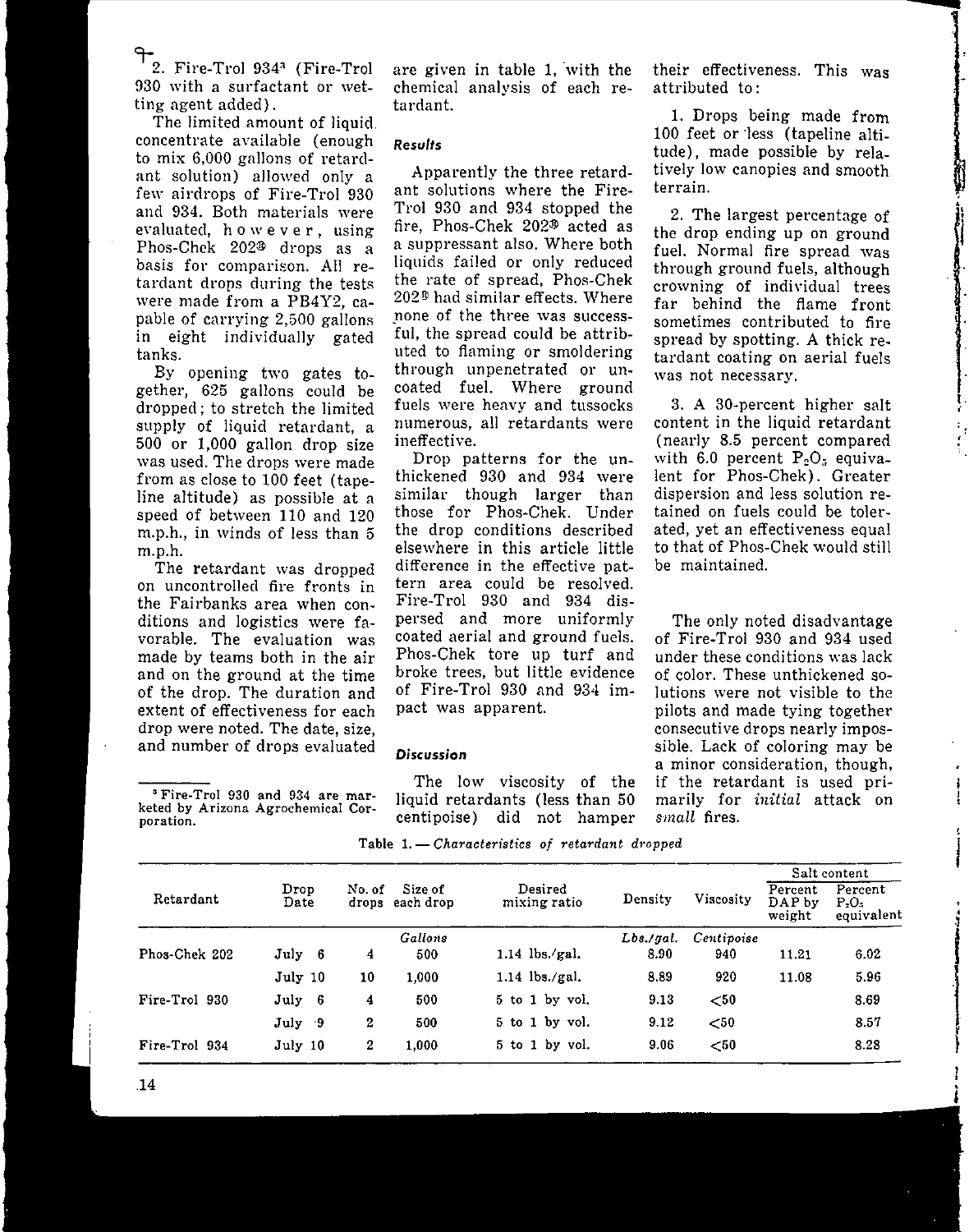#### Summary

Obviously, from the limited number of drops made, definite conclusions cannot be drawn. The evaluation did indicate that unthickened liquid retardants can be successfully used in the Alaskan fuel type under difficult fire conditions and at drop heights that minimize dispersion. Success in the Alaskan situation will be greatly enhanced by development of an adequate coloring agent. Possible advantages, such as simplicity of mixing and cost of material, should also be considered. Transportation costs 10- . . ' gistics **of summer storage, and** overwinter storage of excess concentrate in Alaska's long periods of extremely low temperatures may prove to be limiting. Δ

#### FROM BACK COVER

Forward rates of spread vary with many factors from region to region. The estimated rate of spread to be used in calculation of probabilities should be developed from local studies. Most regions include rate of spread information in their Firefighting Overhead Notebook.

This table is an estimating guide only. Like other aids, its value is related to the skill with which it is used. Forward advance and shape of fire must be adjusted for actual conditions.

When placed in a source commonly carried in the field during fire season, such as the Firefighting Overhead Notebook, the table is readily available and can easily be used to reduce the margin for error in determining control requirements.  $\Delta$ 



*Coulters Sharpened*

MAINE FOREST SERVICE

Cliff Chapman, Maine Forest Service, Unit Ranger at Gorham, has developed a device for sharpening a coulter disc.

The basic concept of this coulter disc sharpener is to mount the coulter in such fashion that it rotates and brings the emery wheel of a hand grinder into contact with the disc at the correct angle. This eliminates the danger of overheating and insures the correct bevel around the entire cutting edge of the coulter.

#### *The Setup:*

- $\bullet$  A  $\frac{1}{2}$  h.p. motor with a 2" pulley drives a 12" pulley mounted on a  $1\frac{1}{4}$ " shaft to which is attached a 3" x  $3\frac{1}{2}$ " pulley on the opposite end. To the 3"  $x$  3 $\frac{1}{2}$ " pulley is welded an  $8\frac{1}{2}$ " x  $\frac{1}{8}$ " circular disc. Four holes are drilled in this circular disc to match the four holes in the coulter. This is the way the coulter is attached to the circular disc.
- Four additional holes are drilled in the circular disc approximately *V2"* from the outside edge. On the side of the disc away from the coul-

ter (when it is mounted) are welded %" nuts over these holes.  $\frac{3}{8}$ " cap screws are inserted in these nuts which are used to aline the coulter disc to insure it is rotating in a true, circle.

• A 6" Milwaukee hand grinder is mounted on a flat 2" x  $14\frac{1}{2}$ " x  $\frac{1}{2}$ " bar in which a hole has been drilled at each end of the bar. The handle of the grinder is removed to enable the stud that holds the handle to be used to mount the grinder on the flat bar.

#### *The Operation:*

- In positioning the grinder wheel against the coulter, the correct bevel is obtained before tightening the two bolts in the flat bar (one securing the grinder and the other securing the bar to the platform on the framework). The pressure of the grinder against the coulter is maintained by hand or by attaching a spring to the grinder. After grinding one side the coulter will have to be reversed to grind the other side.
- To convert the device to a power grindstone, the flat bar and hand grinder are removed and an 18" grindstone set up on bearings mounted on the framework. The grindstone is turned by a belt running from the  $3''$  x  $3\frac{1}{2}$ " pulley to a 10" pulley on the grindstone shaft.
- An electrical junction box is mounted at one end under the platform. This junction has outlets to plug in the hand grinder and one for the  $1/1$  hp. drive motor.

For more detailed information, contact the Maine Forest Service, Augusta, Maine 04330.

 $\Lambda$